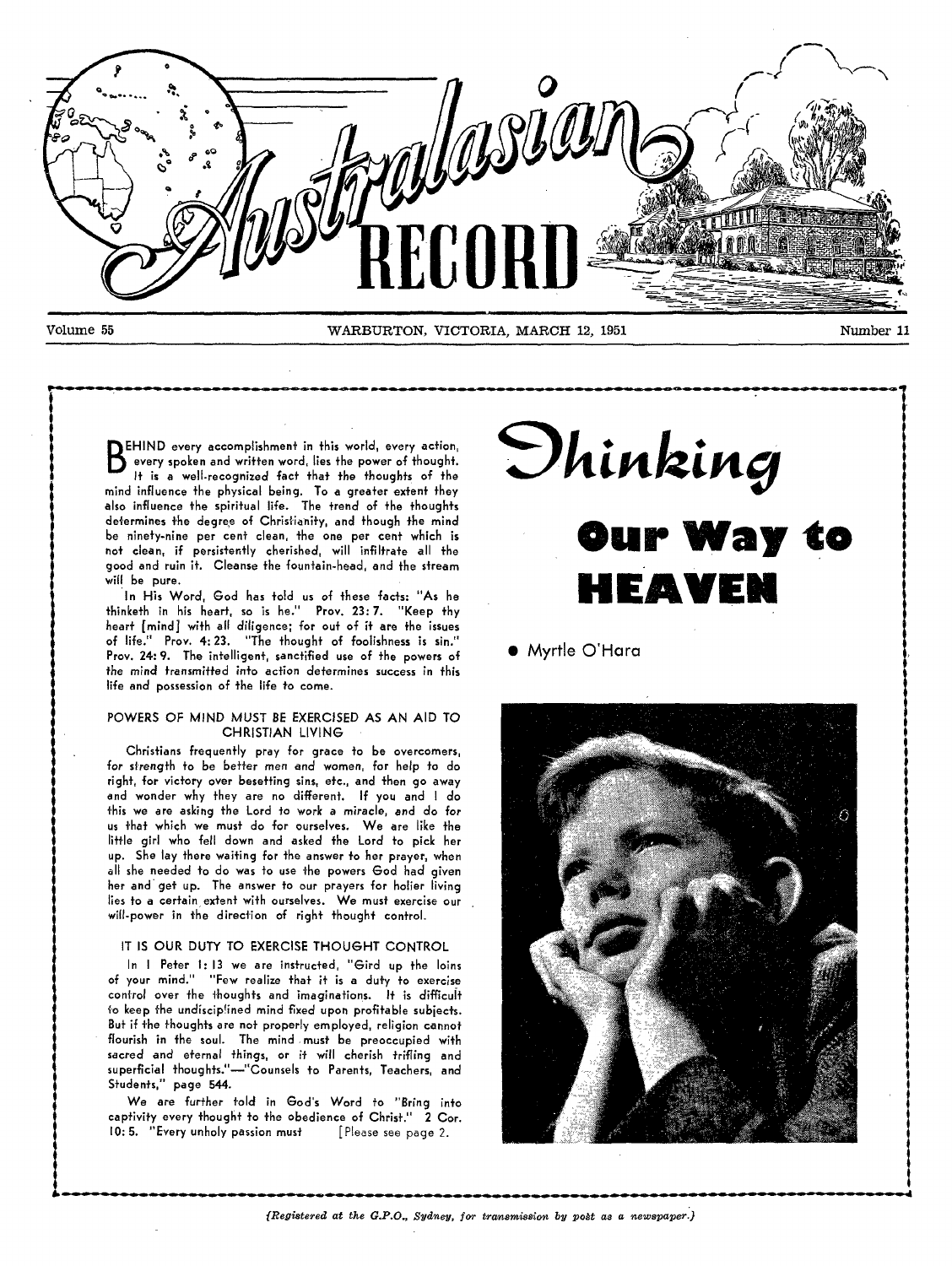be kept under the control of sanctified reason through the grace abundantly be-stowed of God." (Id., page 257.) If we fail to do this we shall become the slave of our thoughts. "Wrong habits of thought, when once accepted, become a despotic power that fastens the mind as in a grasp of steel."—Id., page 402.

"But every man is tempted, when he is drawn away of his own lust, and enticed." James 1: 14.

We should control our thoughts. This will not be an easy task; we cannot accomplish it without a close and even severe effort. Yet God requires this of us; it is a duty resting upon every accountable being. We are responsible to God for our thoughts. If we permit our minds to dwell upon wrong subjects we are, in a degree, as guilty before God as if the thoughts were carried into action. All that prevents the action is the lack of opportunity. This is borne out in the teaching of Jesus in His sermon on the mount. The imagination must be positively and persistently controlled if the passions and affections are made subject to reason, conscience, and character.

#### **Right Thinking Is a Bulwark Against Temptation**

If, however, one's mind is pure there will be no response to the suggestions of Satan. Jesus said, "The prince of this world cometh, and hath nothing in Me." John 14: 30. "Those who do nothing to encourage temptation will have strength to withstand it when it comes; but those who keep themselves in an atmosphere of evil will have only themselves to blame if they are overcome and fall from their steadfastness."—Id., page 257.

### **Replace Wrong Thoughts With Right Thinking**

It is of no use simply to cleanse the mind of its wrong thinking and stop there. Our Lord told a parable of one who did that. The devil who had been turned out came back, and, finding the house swept and garnished, brought along seven other devils with him, so that the last state of the individual was worse than the first. We must replace the evil with something better. The Bible says, "Overcome evil with good." Rom. 12:21. This will demand time and persevering effort. We cannot get the good by simply asking God for it. We have daily to assimilate good thoughts by a whole-hearted study of God's Word, coupled with sincere and earnest prayer.

"Communion with God encourages good thoughts, noble aspirations, clear perceptions of truth, and lofty purposes of action." ("Testimonies," Vol. IV, page 624.) Our souls are to be surrounded by the atmosphere of heaven. There is need that much time be spent in secret prayer. Eternal vigilance is the price of safety. We are counselled to set our affections on things above, not on things on earth.

"A failure to study God's Word is the great cause of mental weakness and inefficiency. . . . The understanding adapts itself to the comprehension of the things with which it is familiar, and in this devotion to finite things it is weakened, its power is contracted, and after a time it becomes unable to expand."—"Counsels to Parents, Teachers, and Students," page **441.** 

### **The Texture of Life is Woven According to the Pattern of the Thoughts**

"Men are changed in accordance with what they contemplate. If commonplace thoughts and affairs take up the attention, the man will be commonplace. . It is the law of the mind that it will narrow or expand to the dimensions of the things with which it becomes familiar. The mental powers will surely become contracted, and will lose their ability to grasp the deep meanings of the Word of God, unless they are put vigorously and persistently to the task of searching for truth."— Id., pages 460, 461.

In order to keep the mind pure we need to guard well the avenues of the soul. We shall have to become faithful sentinels over our eyes, ears, and all our senses. Isa. 33: 15 tells that among those who shall see God are people who stop their ears from the hearing of blood and shut their eyes from the seeing of evil. We must resolutely shun all sources of contamination. Right thinking lies at the foundation of right action.

#### **We Must Be One Hundred Per Cent on the Side of Right**

Everyone is to recognize his weak points of character and guard against them. "If we have some strong points of character and but one weak point there is yet a communion between sin and the soul. The child of God must search out the sin which he has petted and indulged himself in, and permit God to cut it out of his heart."—"Messages to Young People," page 91.

The Redeemer will not accepted divided service.

#### **Enlist the Aid of the Will**

Pure religion has to do with the will. "There is no such thing as following Christ unless we refuse to gratify inclination and determine to obey God. We cannot control

## *My Experience in Healing*

vat,

F. A. MOTE Secretary, Australasian Inter-Union Conference

In response to numerous requests I have decided to give a little summary of my experience in healing, some years ago, trusting that it will help someone to have more faith in divine healing, and in the power of God.

After becoming a Seventh-day Adventist, I began my canvassing experience on July 7, 1918. For three and a half years I spent my full time canvassing in the states of Indiana and Kentucky. This experience kept me close to God, for I found that it was only when I had a real close walk with God that I could be successful in my colporteur ministry. A number of times our denominational leaders suggested that I attend one of our schools, so as to get some training which would better prepare me for service in the Master's cause.

Finally I decided to attend Indiana Academy for one semester. At the close of this first experience in one of our schools, I again entered the colporteur field with a group of other students. We had a successful summer in the distribution of our wonderful books. Several scholarships were earned, and we returned to Indiana Academy. As a result of hard work, and because of being in typhoid-infested re-

our impulses and emotions as we desire, but we can control the will and make an entire change in the life. The whole entire change in the life. nature will then be brought under the control of the Spirit of God, and even the thoughts will be subject to Him."—Id. page **152.** 

### **Wrong Actions Are the Outcome of Wrong Thoughts**

Wrong thinking always precedes wrong<br>action. "A long preparatory process, un-"A long preparatory process, unknown to the world, goes on in the heart before the Christian commits open sin. The mind does not come down at once from purity and holiness to depravity, corrup-' tion, and crime. It takes time to degrade those formed in the image of God to the brutal or the satanic.  $\overline{B}y$  beholding, we become changed. By the indulgence of impure thoughts, man can so educate his mind that sin which he once loathed will become pleasant to him."—"Patriarchs and Prophets," page 459.

It is Satan's act to tempt us, but it is our own act to yield. There is no excuse for sin.

### **The Influence of Our Thoughts Extends to Others**

Our thinking affects others as well as ourselves. We should live in this world<br>with reference to others. "Every man, with reference to others. woman, and child that is not under the control of the Spirit of God is under the influence of Satan's sorcery, and by his words and example he will lead others away from the path of truth."—"Messages to Young People," page 278.

### Heaven Is **a Constant Witness of Our Thoughts**

"All things are naked and open unto the eyes of Him with wham we have to do." Heb. 4: 13. If we knew that all our thoughts were to be projected on to a

*(Concluded on page 8)* 

gions for several months, I soon became sick with typhoid fever, and I also had malaria. This greatly weakened me physically, and after being in bed for many weeks, my heart and lungs became seriously affected.

Three doctors, one of whom was a Seventh-day Adventist, another a specialist, and the third an atheist, were working on my case. It seemed as though nothing could be done to help me regain my former health. In addition to all the difficulties which I had experienced, the doctors found that I was suffering from pleurisy. Being too weak to be removed from my home to a hospital, the specialist from the city of Indianapolis came, and assisted by the atheist doctor, withdrew five quarts of pleural fluid from my chest cavity. Because of this fluid my heart had been forced over on the right side of my chest for a period of ten days. When the fluid was removed, my heart returned to its proper place; but the doctors found that it was greatly enlarged and impaired, and the valves were leaking. My left lung was soon completely destroyed by tuberculosis, nearly half of the right lung was also affected. The doctors told my parents that my condition was hopeless.

In consultation, the doctors finally agreed that in order to lengthen my life somewhat, it would be well for me to be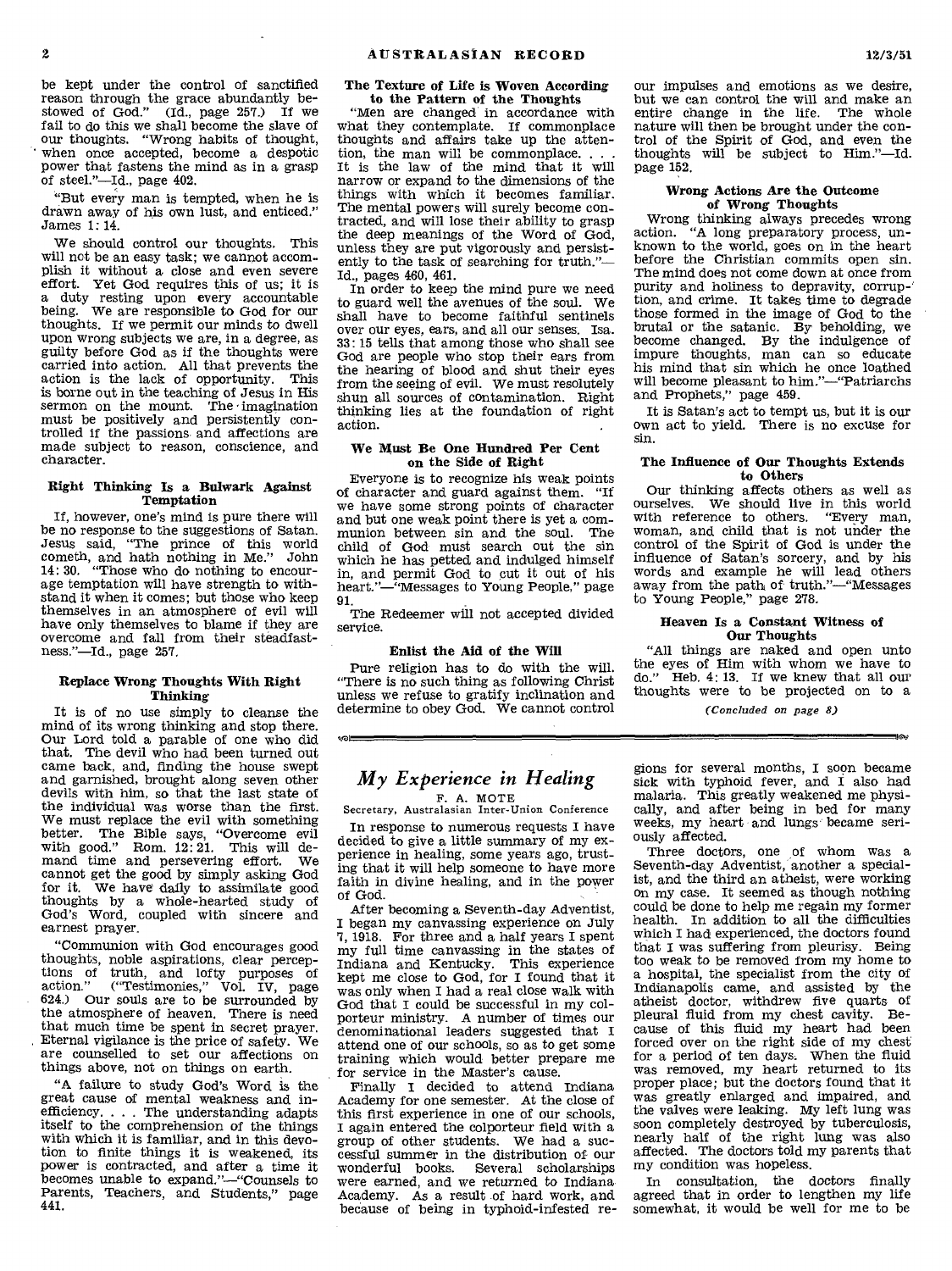removed to a sanatorium in Indianapolis. I was told of the seriousness of my condition, and advised to go to this sanatorium. I had never felt that I would die even though I knew I was very sick. While in this serious condition, I promised the Lord that if He would heal me and restore me fully to health, I would be willing to *serve*  Him in any capacity anywhere in the world. I also asked for anointing and prayer in harmony with the instruction of God's Word.

Early one morning, just after my brothers and sister had gone to school, and while the atheist doctor was present, I lost consciousness. I was told later that my temperature was 105.5 and my pulse rate 166. For days an, electric fan had been placed close to my face to force some air into the little lung space which was still being used. The doctors told my parents that I could not live long, and suggested that the other members of the family be called immediately. My brothers and sister were called in from the academy. The principal and the Bible teacher arranged for the academy students to meet in prayer bands whilst they hurried to my bedside to anoint me and pray for my healing. When they reached our home they found the doctor and my parents working over me. My jaws had already set, and my fingers had stiffened and were turning a dark colour. The doctor stood helplessly by while our ministers knelt by my bedside, anointed me with oil in the name of the Lord, and prayed for my recovery.

Immediately I regained consciousness, and within a few moments my pulse rate was normal, and my temperature dropped to 98.6 degrees. The doctor was amazed. He stood there by the bed wondering just what had happened. Although I was not given complete strength immediately, yet I was healed instantaneously. We all knew it.

My atheist doctor said to me, "Fred, I do not understand what has happened to you. You were dying. I do not believe in your God, or in your religion, but I want you to know that I am not responsible for what has happened to you today." He would not rest until he had taken two chest X-rays to satisfy himself that I was well. He found *my* heart and lungs to be normal in every respect. From that day on the Lord has been very good to me. I have never been able to forget that promise which I made while on my "death-bed."

In our many years of mission work, and while working in different lines of conference work in America, as well as in Australasia, I have found that my own experience, as here related, has been a real source of strength to me in dealing with others who are sick and in need of help such as human beings are unable to give. I have seen many people who were very sick with different diseases healed through earnest prayers, both in my homeland and in foreign mission service. I fully believe in God's plan for healing the sick. Not always is it best for the individual to be healed, but when we place our cases in God's hands in faith, and in harmony with Bible instruction, His will is always carried out.

Much more might be said, but I trust that this brief account will help someone to have more faith in God. May we be true to Him and serve our Maker and our fellow men faithfully until the end.

### *Ingathering for Missions*  ELLEN G. WHITE

Letters of inquiry have come to me regarding the advisability of carrying out the plans outlined (for the Harvest Ingathering campaign). In answer I would refer all to the experience of Nehemiah. When about to journey to Jerusalem with the hope of restoring the walls about the stricken city of his fathers, he frankly told King Artaxerxes of the work he contemplated doing, and requested help to ensure the success of the enterprise. He obtained a letter to the keeper of the king's forest in the mountains of Lebanon, directing him to furnish such timber as would be needed for the wall of Jerusalem and the buildings that were to be erected. And the means which he lacked he solicited from those who were able to bestow.

In writing on this subject in years past, I have said: "The Lord still moves upon the hearts of kings and rulers on behalf of His people. Those who are labouring for Him are to avail themselves of the help that He prompts men to give for the ad-vancement of His cause. The agents through whom these gifts come may open ways by which the light of truth shall be given to many benighted lands. These men may have no sympathy with God's work, no faith in Christ, no acquaintance with His Word; but their gifts are not on this account to be refused.

"The Lord's work might receive far greater favours than it is now receiving, if we would approach men in wisdom, acquainting them with the work, and giving them an opportunity of doing that which

### **ONE GLORIOUS MORN**

STANLEY COMBRIDGE

One glorious morn

- The smiling sun will rise to set no more; A new day born,
	- The silent night will be for ever o'er.
- The shadows of this earth will pass before the light,
- And faith and hope will then give place to clearest sight,
- And things we do not understand made plain and bright,

One glorious morn.

One glorious morn

Those souls asleep in Christ will rise to die no more,

Those who were borne

By weeping friends into the grave, He will resiore;

No shadows will be there within +he earth made new;

Our undimmed sight will bid all mysteries adieu,

And we shall understand the past when in review,

That glorious morn.

One glorious morn

The guardian angel who has watched us all +he way,

When heaven-borne,

Will welcome us as we ascend upon that day; But best of all our blessed Saviour we'll behold; And as the beauties of the earth restored unfold,

His presence will to us bring peace and joy untold,

That glorious morn.

it is our privilege to induce them to do, for its advancement. If we, as God's servants, would take a wise and prudent course, His good hand 'would prosper us in our efforts.

"Some may question the propriety of receiving gifts from unbelievers. Let such ask themselves, 'Who is the real owner of this world?' To whom belong its treasures of 1-Juses, and lands, and gold, and silver?' Got has an abundance in our world, and He has placed His goods in the hands of all, both the obedient and the disobedient. He is ready to move upon the hearts of worldly men, even idolaters, to give of their abundance for the support of His work; and He will do this as soon as His people learn to approach these men wisely, and to call their attention to that which it is their privilege to do. If the needs of the Lord's work were set forth in the proper light before those who have means and influence, these men might do much to advance the cause of present truth. God's people have lost many privileges of which they could have taken advantage, had they not chosen to stand independent of the world.

"In the providence of God, we are daily brought into connection with the unconverted. By His own right hand God is daily preparing the way before us in order that His work may progress rapidly. As co-labourers with Him we have a sacred work to do. We are to have travail of soul for those who are in high places; we are to extend to them the gracious invitation to come to the marriage feast.

"Although now almost wholly in the hands of wicked men, all the world with its riches and treasures belongs to God. 'The earth is the Lord's, and the fullness there-<br>of.' "The silver is Mine, and the gold is The silver is Mine, and the gold is Mine, saith the Lord.' Every beast of the forest is Mine, and the cattle upon a thousand hills. I know all the fowls of the mountains; and the wild beasts of the field are Mine. If I were hungry, I would not tell thee: for the world is Mine, and the fullness thereof.' 0 that Christians might realize more and still more fully that it is their privilege and their duty, while treasuring right principles, to take advantage of every heaven-sent opportunity for advancing God's kingdom in this world.

"Why not ask the Gentiles for assistance? I have received instruction that there are men and women in the world that have sympathetic hearts, and who will be touched with compassion as the needs of suffering humanity are presented before them.

"There are men in the world who will give of their means for schools and for sanitariums. The matter has been presented before me in this light. Our work is to be aggressive. The money is the Lord's, and if the wealthy are approached in the right way, the Lord will touch their hearts, and impress them to give of their means. God's money is in the hands of these men, and some of them will heed the request for help.

"Talk this over, and do all *in* your power to secure gifts. We are not to feel that it would not be the thing to do to ask the men of the world for means; for it is just the thing to do. This plan was opened before me as a way of coming in touch with the wealthy men of the world. Through this means not a few will become interested, and may hear and believe the truth for this time."—(Taken from a tract entitled "An Appeal to Ministers and Church Officers." Printed in 1908 by the Pacific Press.)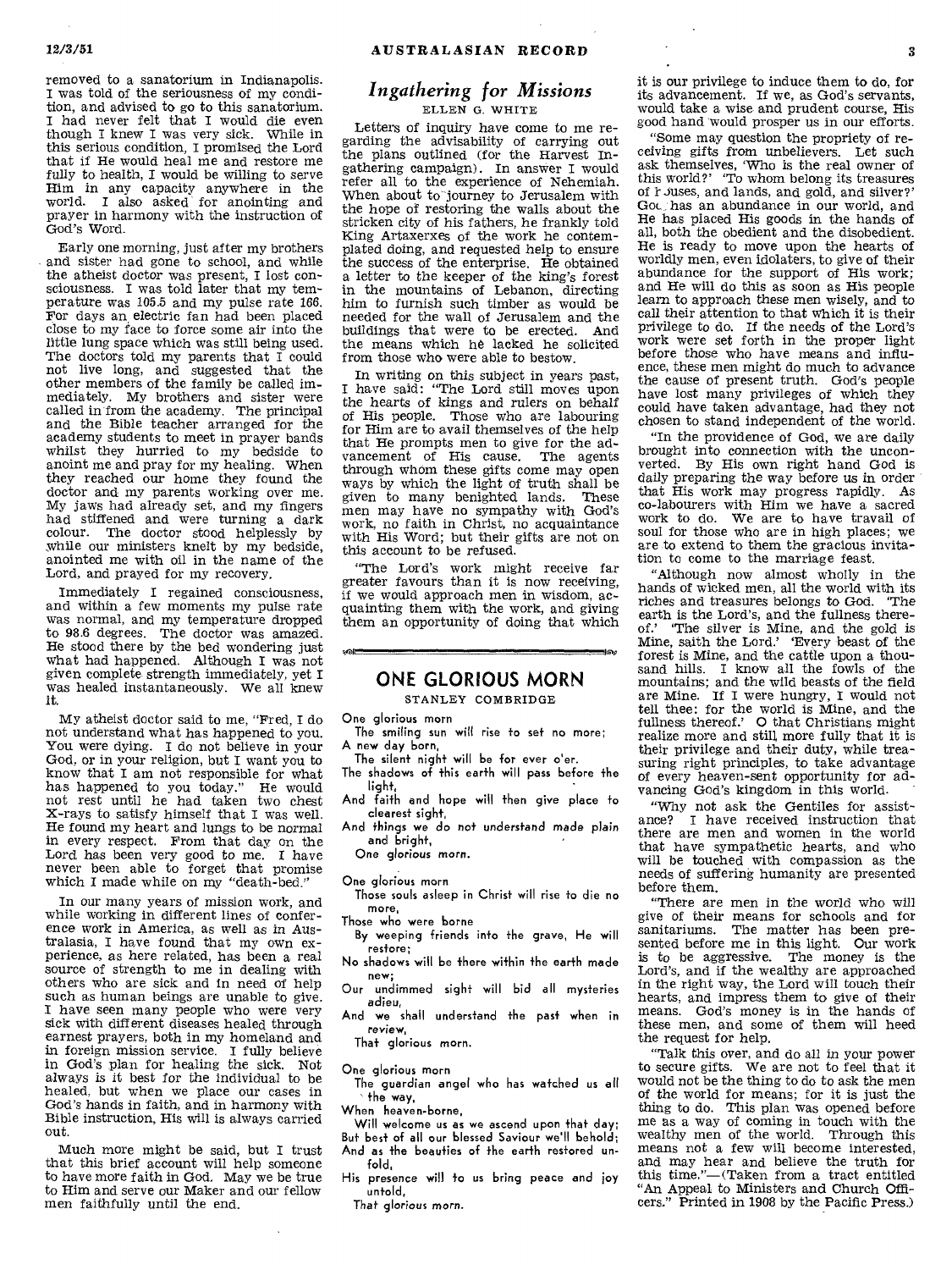

*Around the*  **CONFERENCES** 

### MEMORY

"There's not a heath, however rude, But has some little flower To brighten up its solitude And scent the evening hour.

"There's not a heart, however cast By grief or sorrow down, But has some memory of the past<br>To love and call its own."<br>  $\angle x$   $\angle x$   $\angle x$ To love and call its own."

### *North New Zealand Camp-Meeting and Session*

0. H. TWIST, Secretary

For twelve days from January 3, 1951, one thousand Adventists came together for the North New Zealand camp-meeting. This was the first meeting to be held on the new conference-owned camp site, which is located at Ardmore, twenty-five miles south of Auckland. Comprising fifteen acres of flat grassland set in an area of native bush, the grounds are beautifully situated, and provided a setting designed to draw the heart closer to God and make it receptive to the spiritual messages of the meetings.

Preparations for the camp commenced in October, and thanks are due to those who gave so generously of their time in getting the grounds ready. In the short space of three months, a large kitchen, office buildings, and twenty-one dwelling huts were erected, and electricity, water, and sanitary services provided. God wonderfully blessed our efforts, for at a time when building materials were in short supply, we never lacked. Electricity, which is rationed to industry and private consumers, was readily made available, and key tradesmen, with other work on their hands, always came when needed.

With so many evidences of the blessing of God, it was appropriate that "Haskell Park," in honour of the first Seventh-day Adventist missionary to New Zealand, should be chosen as the name by which the grounds will be known.

The conference membership at November 30, 1950, was 2,983, and 184 baptisms were reported for the eleven months. During the same period, the tithe amounted to £49,488; offerings to foreign missions were £11,763; and the Appeal for Missions reached the record figure of £13,000.

The newly elected executive committee is: R. J. Burns, A. G. Judge, L. D. Vince, H. 0. Belworthy, F. B. Goulton, J. M. Kershaw, J. Rigby, and 0. H. Twist.

Work for the year 1951 will include twelve public evangelistic efforts, and 'has been planned as follows:—

Auckland: L. D. Vince, T. L. House, E. Robinson, Miss B. Mitchell. Auckland Pastoral: A. G. Judge. Wellington and Hutt Valley: J. F. Coltheart, D. F. Thoresen, D. H. Davies. Wellington Pastoral:

P. Glockler, D. Ferris. Kaitaia: A. G. Jacobson. Kaikohe: N. Smith. Whangarei: V. Novelly, R. Robinson. Huntly: L. H. Blair, G. Heisby. Pukekohe: S. H. Wood. Hamilton: A. Parker. Rotorua: H. L. Tolhurst. Whakatane and Opotiki: M. C. Bland. Tauranga: E. J. Brownie, T. Potts. Gisborne: D. A. Whittaker, K. E. Satchell. Napier and Hastings: E. B. Ibbott, R. Kent. Palmerston North: D. K. Down, J. Richardson, L. Parkinson. Stratford: I. E. Trevena, B. Townend. New Plymouth: A. G. Ratcliffe, J. Baskin. Taumaranui: E. F. Giblett. Masterton: J. A. Mitchell. We are grateful to the members of the Union Conference delegation, Pastors W. E. Battye, R. E. Hare, J. B. Conley, and L. C. Naden, who gave such a spiritual uplift to the camp. During the last week-end Pastor F. A. Mote was a welcome visitor. In response to the invitation to assist in the work of the mission field, over £2,409 was pledged.<br>  $\angle$   $\angle$   $\angle$ pledged.

## *South New Zealand Session and Camp-Meeting*

H. J. WINDEYER, Secretary-Treasurer

Some six hundred members from the South New Zealand Conference churches assembled at the showgrounds, Addington, Christchurch, on January 18, 1951. The meetings, held from January 18 to 28 inclusive, were a real inspiration and blessing to all the delegates who attended, and we understand that some of these meetings also made a profound impression on interested people near by.

We were favoured this year with a strong delegation from Australasia as follows: Pastors W. E. Battye, J. B. Conley, L. C. Naden, R. E. Hare, J. Moala, and H. L. Tolhurst. Pastor F. A. Mote was with us for the first portion of the meeting, and Pastor A. V. Olson for the latter portion.

The reports presented indicated that the conference has progressed during the past year, and that the work of the gospel is spreading in South New Zealand. A few figures gleaned from the various reports will indicate in a brief way the develop-ment of the conference during the past year. The membership at December 3, 1950, stood at 1,197; 88 had been received into church fellowship during the year by baptism or profession of faith and previous baptism. The tithe for 1950 amounted to £20,539 13s. 8d., which was an all-time record. The balance sheet for the year

A man's purpose of life should be like a river, which was born of a thousand little rills in the mountains; and when at last it has reached its manhood in the plain, all its mighty current 'flows changeless to the sea.—H. W. Beecher. showed an increase in present worth of £4,725.

The Home Missions Department reported on the good work that had been done with the contact literature. It was mentioned that items to the extent of £2,515 had been used in Dorcas work. In the 1950 Appeal for Missions £5,419 was collected. The re-port on the Twentieth Century Bible Correspondence Course indicated that two new courses were now available. Up to the present time, from the inception of the course, fifty-six people have been baptized as a result of taking the studies.

The Press Bureau secretary reported that during the year 1950, 232 separate news stories had appeared in the papers of South New Zealand. These stories amounted to 1,533 column inches. During the camp period also, various items of camp activity received wide publicity in the newspapers.

The sales in the Book and Bible House reached an all-time record of £8,836, and their operating fund showed an increase of £1,192 after making appropriations of over £650 to the conference.

The Sabbath School secretary reported a total of eighteen Sabbath schools in the conference, besides the sixty family Sabbath schools amongst the isolated members. Thirty of the people who had been baptized during 1950 had come from the Sabbath school, showing the importance of this department as a recruiting ground for church members.

The M.V. and J.M.V. Department report told of the development of this important work amongst the youth, and indicated that South New Zealand has fifteen organized societies. Investiture services were held during the year for the various groups, and many vocational honour tokens issued. It was reported that a Youth Camp held just prior to the camp session had been an inspiration and blessing to our young people. The printed page is being distributed extensively in this conference, as revealed by figures presented by the Publishing Department secretary. The Publishing Department secretary. orders taken by our colporteurs for 1950 amounted to £17,956, and the deliveries to £13,281. These figures amount to 359 per cent of our aim for orders and 351 per cent of our aim for deliveries.

On the morning of the first Tuesday of camp a field day was held, giving opportunity to our members to contact the public and speak with them on the wonderful themes of the Bible. The praise and testimony service which followed this meeting spoke volumes as to the value of this avenue of missionary work, both to the people contacted, and also to the church members themselves.

The missionary service was conducted on the first Sabbath afternoon by Pastor F. A. Mote, and in response to the appeal for mission funds, just over £1,600 was given in cash and pledges to the support of our foreign mission programme.

The conference officers and departmental secretaries for 1951 were elected as follows:—

President, Religious Liberty secretary, Education secretary: A. R. Mitchell. Secretary-treasurer, Book and Bible House secretary: H. J. Windeyer. Assistant Education secretary, Miss M. M. Smart. Pub-lishing Department secretary, H. C. Barritt. Home Missions secretary, Press Bureau secretary, Twentieth Century Bible Course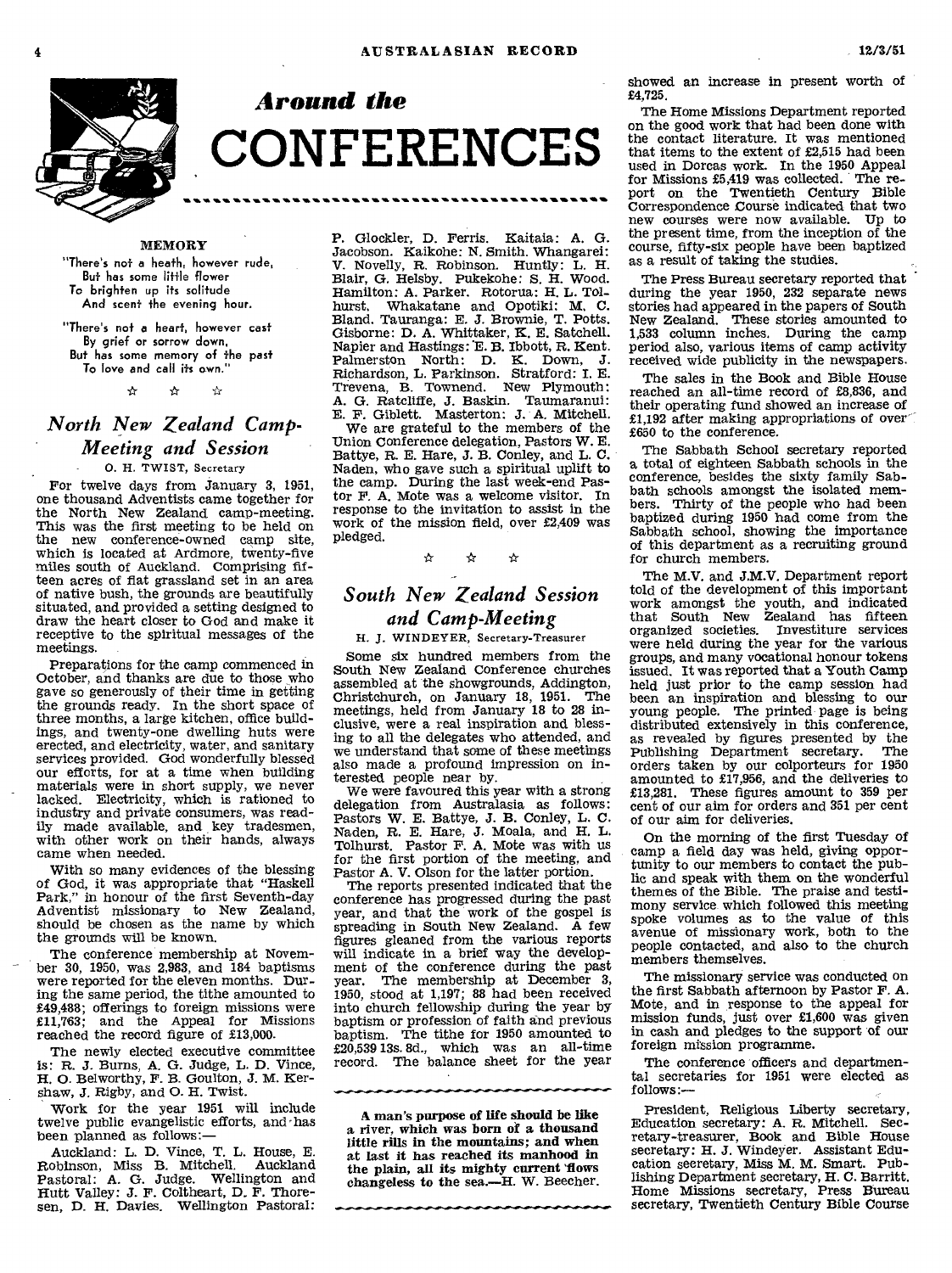secretary, Temperance secretary: W. A. Townend. Sabbath School secretary, M.V. and J.M.V. secretary: J. T. Howse.

Executive Committee: A. R. Mitchell, H. J. Windeyer, F. L. Taylor, L. J. Steele, R. E. Colwill, L. A. Piper, L. MiHist, J. H. Wade.

> $\mathbf{r}$  $\leftrightarrow$  $\boldsymbol{\vec{x}}$

### *Hook Bush Camp*  ALFRED W. PETERSON

Perhaps no institution devised by the church is more effective in shaping the attitudes and plans of young people than our Missionary Volunteer camps. A youth's camp, properly run, is set up with certain specific objectives, some of which could be enumerated as follows:-

1. Bringing the unconverted to a decision for Christ.

2. The creation of attitudes which make young people eager to give themselves to the Master's service.

3. The study of some of the basic problems which young people meet, such as the choice of life work, the choice of friends, Christian recreation, the choosing of an education, whether it shall be from the world or in a Christian school, the Christian's dress, the duty of young people toward their home church, the responsibility of youth to the paternal home, and many other problems.

4. The pursuit of honour class work, with its stimulating experience and happy fellowship, binding our young people to the church.

The objectives of the youth's camp can only be attained if the environment is carefully controlled and conditioned to fulfil the objectives set up. The plan of conducting youth's camps has been followed for many years in many parts of the world, and with the same satisfiying results. God has been leading in the development of these plans. These camps are effective evangelizing agencies, and Providence guides in planning for them. God's guidance is seen in the following experience

from Pastor W. A. Townend:— "The story of just how we secured the camp site for our recent Hook Bush M.V. camp is a story of an example of human motivation produced by divine aid. After thoroughly combing miles and miles of foothill country for a suitable site, we had to admit failure. I made inquiries regarding Hook Bush (where we had held a camp some five or six years previously) and was told that the property had recently been sold, and that the new owners were living in the house. Despite these facts, I felt impressed to make a call there. This I did, only to discover that the new owners were indeed living in the home. After chatting for a while, I suggested, with a smile, that perhaps they could go away for a holiday and thus make their home available to us. It was a pretty bold statement, admittedly, but after a laugh or two with them, and a further appeal to their altruism, the idea clicked, and, believe it or not, these folk decided to move out of their home, and store their furniture in the wool shed that we might have the use of their property for our youth camp. You can well understand that I was able to preach with some effect on the subject of Ebenezer at the opening meeting of the camp. The camp slogan was 'God Can Do It.' This camp slogan was 'God Can Do It.' camp, by the way, was the largest ever held in South New Zealand!"



### *Omens of the Coming Day*  E. L. MARTIN

Lar-hor awakened one night from a vivid dream, overwhelmingly impressed that unless he quickly changed, he would not be ready for the soon coming of Jesus. That he was unprepared, and the strong impression of the imminent return of the Master, must have been forcefully portrayed in the night vision, for early next morning he wrote to one of our out-station teachers expressing in no uncertain tones his desire to return to the fold of God, if only someone would show him the way back.

In the past, Lar-hor had been associated with our mission, in fact had spent some time in our schools, but had, through the years, drifted away.

That the Master was leading in this experience there can be no doubt, for, with my head station teacher, we left the Vailala Mission on the very same morning that Lar-hor had written and sent his letter off. Soon after leaving home that morning, we walked into torrential rain, which seemed to increase as the day slowly wore on. Several times I felt that it was folly to continue, for our out-station teacher would not be expecting us in such heavy rain, but strangely from within there was something urging us on and on. We arrived at the teacher's house shortly after Lar-hor's letter had been delivered to him, and there in our rain-drenched clothes we listened to the story of Lar-hor's dream, and read and re-read his letter.

We felt very certain that this was God's leading, and that in some way help should be sent immediately to the one who was groping in the darkness, trying to find his way back.

After writing to Lar-hor, urging him to return again to the shelter of the fold, and inviting him to my home to talk over the things that count for eternity, I gave the letter to Mai-kau, the out-station teacher, and asked him to deliver it as soon as possible to Lar-hor, who lived many miles away in a coastal village.

Early next morning Mai-kau was on his way; but was greatly astonished when, less than half way, he met Lar-hor and his wife coming towards him. Instead of the usual greeting Lar-hor asked immediately for his letter. "How do you know I have a letter for you?" asked Mai-kau. Then the following story was told:—

"Just before going to sleep last night," Lar-hor said, "I knelt once again in prayer, after many years, and told the Saviour that if someone would invite me, and show me the way back, I would gladly give my<br>heart fully to the Lord. During the night the Lord spoke again to me by dream, and in it I saw Mai-kau coming along the coast bearing a letter inviting me back to the paths I once loved."

Lar-hor determined when he awoke, with the dream so vividly impressed on his mind, that as soon as he could see next morning he would be on his way to meet the bearer of the glad tidings.

This story would not be complete unless mention were made of the fact that Larhor is fulfilling his part of the contract made with the Redeemer of men; for today, should you pay a visit to the Vailala mission station, you would find Lar-hor in the intermediate school preparing not only to meet the Master, but for a part in the finishing of His work.

### *Publishing Work in the Coral Sea Union Mission*

### R. A. McFARLANE, Publishing Secretary

God has called out a people—Seventhday Adventists—from the nations to carry the gospel message of a soon-coming Saviour to the world in a few short years. Many methods are being used to accomplish this purpose, and one of the most rapid, economical, and effective, is the literature ministry. "The world is to receive the light of truth through an evangelizing ministry of the Word in our books and periodicals.... Our publications should go everywhere. Let them be issued in many languages. The third angel's message is to be given through this medium and through the living teacher."—"Testi-monies," Vol. IX, pages 61, 62.

There are hundreds of thousands of natives and numerous dialects within this large Union, but in the coastal areas the possibilities are at present much greater than those of the interior, and may be contemplated with a large degree of enthusiasm. Nevertheless, the Spirit of prophecy assures us that "In every town, city, and village, there are persons who would embrace the truth if it were brought before them in a judicious manner."—<br>"Testimonies," Vol. II, page 113.

#### Western Solomons

The first record of colporteur evangelism comes from the Western Solomons Mission. Prior to the commencement of the campmeeting, held in October, 1950, Pastor Seijama, the newly appointed Publishing Department secretary, together with five selected colporteurs, was given instruction in the fundamentals of our literature work, and trained in the art of handling and presenting our gospel literature to the people who inhabit the many islands of the Coral Sea. These men displayed a keenness to learn, and enthusiastically absorbed the material presented. At the conclusion of the camp each was given a supply of books and sent forth to his field of labour.

The first report came in a week later, when Pastor Seijama told how he and Pati made visits to en island in the Wana Wana Lagoon. God greatly blessed this adventure. Some good contacts were made, and a copy of "Bible Stories" was sold to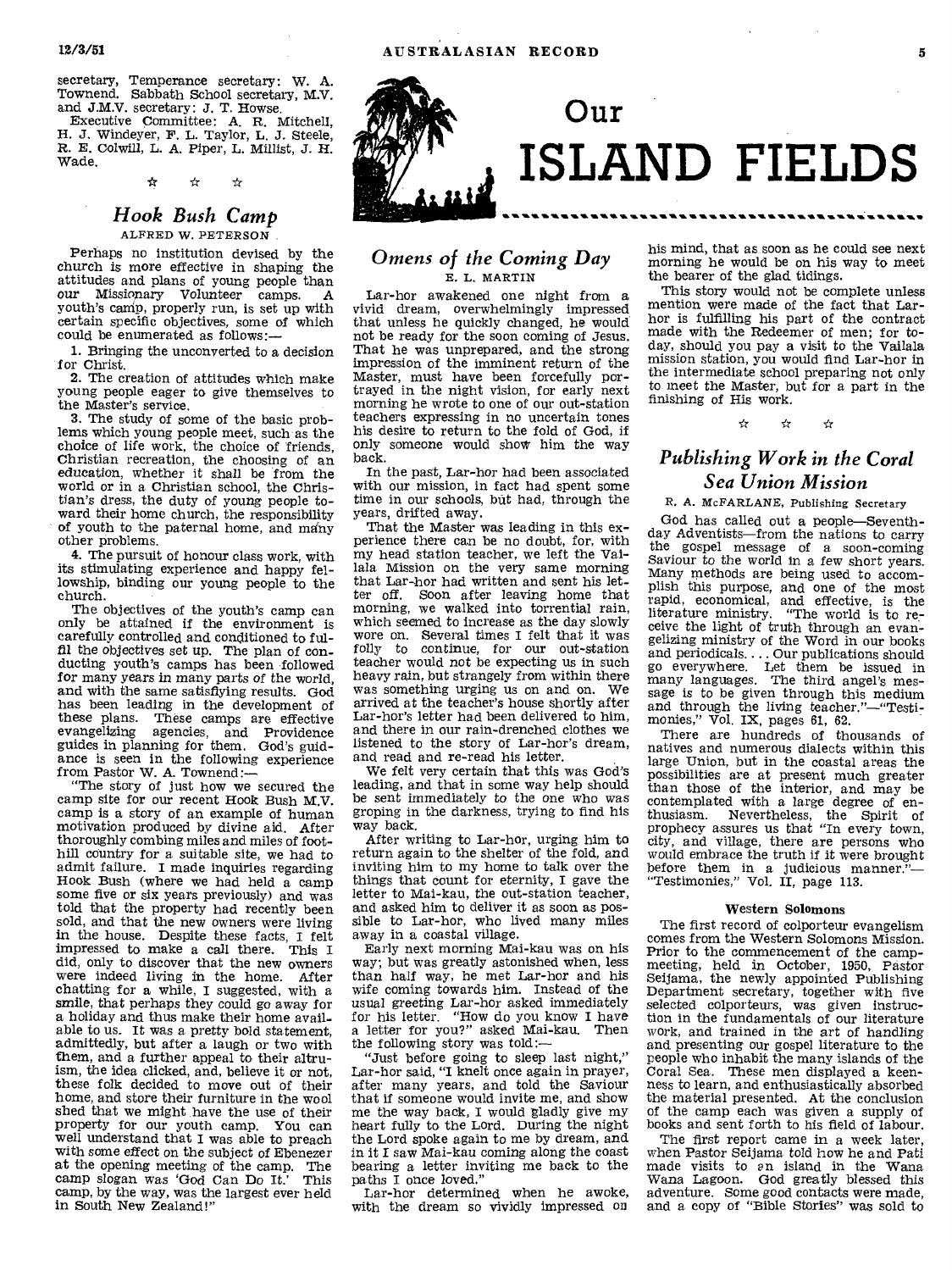the government chief, who not only praised their work and their books, but also gave them freedom to work among the people. He ordered a copy of "God's Way Out," for a later delivery. Thus it is our pleasure to place on record the name of Pati as being the first national colporteur to sell books in the Coral : ea Union. His report covers four days' travelling, two days' selling, four books sold, value £2 **is.** 6d.

Contracts in this field lie over a very wide area, and communication is very infrequent. Reports may be irregular to begin with, but we trust that delays will be compensated by faithful work done at all times.

### **Eastern Solomons**

**At** a meeting of the Eastern Solomons committee, Paul Hudi, a graduate from the Betikama Training School, was ap-pointed to the colporteur work in the eastern section. It was resolved that he commence his labours after a short vacation with his people. Before leaving for his village, however, he spent a week in the field at Honiara, where he sold sixteen books to the value of £3 7s. 6d. We look upon this as an omen of productive colporteur work in the future. Pastor Pandahite will assist this man in planning his work.

#### **Papua**

Attention was next directed to this section of the field, where seven volunteers were given a short period of training and sent forth to labour in Port Moresby and adjacent villages. One of these colporteurs is a woman, and it is expected that she and her husband will do good work. Not all these colporteurs are able to serve in a full-time capacity as yet, but it is hoped that some may decide to make it their life work. Initial sales were most encouraging, and a further visit was made in order to strengthen the work already begun. Quite a large amount of literature had been sold, and some good contacts made. This field was able to report **£140** 5s. in literature sales to December 31, 1950.

We are happy to report something in the way of colporteur first-fruits from this section. One colporteur sold a copy of "God's Way Out" to a native who later sought him out to make inquiries concerning some of the things he had been reading. The result was several Bible studies and an invitation to attend Sabbath school. This man not only attended Sabbath school, but stayed for the remainder of the Sabbath meetings. The following Sabbath he returned with three of his friends. He himself has announced his intention of linking up with the people of God.

#### **Bismarck Archipelago**

Here four colporteurs have been appoin.ed. Two will work on New Britain and two in the Mussau and Kavieng areas. Three of these men were given their introduction to the work in Rabaul, where they succeeded in securing thirteen orders of "God's Way Out" and selling a number of books for cash during the first week. Total sales for the week amounted to £31 15s. 9d.

#### **Sale of Literature at Camp and District Meetings**

Our literature has been displayed and offered for sale at these different meetings during the year:-

At the Bena Bena camp-meeting held in August last, great interest was shown in the small stock which was displayed, and books to the value of £40 were quickly sold, mainly to teachers.

A large book-house, measuring thirtyseven feet by twenty-two feet, with drop down sides, was erected near the large pavilion at the Western Solomons camp. This was staffed by the newly appointed colporteurs, and books and Bibles were displayed on large racks on three of the four sides of the building. Prior to opening, a talk on our publishing work was given to some three thousand natives attending. After the meeting a general stampede took place. The book-house was literally besieged, and four hundred Bibles were sold in a remarkably short space of time. Hundreds were disappointed because there were no more available at the time.

Mussau held its district meeting during the month of December, and a bookstand was erected not far from the place of meeting. This was the object of much interest while preparations were being made, and brisk business followed the opening. Another £160 worth of our good books found their way into the homes of our people. It should always be remembered that our own people are grounded in the faith by the reading of our books and periodicals. Colporteur and camp sales together totalled £801 15s.

One man bought sixty different books

## **HOME COMMISSION**

A father of my acquaintance plays rough-and-tumble games with his three. When he thinks the scramble has gone far enough, he says in a matter-of-fact way, "That's enough for this time." Then it's all over. Another father plays the same way with his children, but when it is time to quiet down, his brood are unwilling to do so. He'll scold, usually without effect. All too. often a spanking will be his only means of exacting obedience. That, of course, nullifies the happy time they had together.

One mother says: "You just wait till your father comes home; he'll attend to you.' But a, wiser mother expects her children to mind her just as readily as they mind their father.

Why is there this contrast in parents' behaviour? Does it not lie in their mental attitude? The successful parents are those who are sure of themselves. They are understanding; they know when to be stern, when to laugh off a grievance, when to forgive, when to conciliate, when to be uncompromisingly just, when to be generous; but they do expect **obedience.** They consider themselves the highest authority in the home. They feel it is their responsibility to establish and maintain law and order. And they cannot be persuaded to renounce that responsibility by a rebellious child.

These quietly authoritative parents nevertheless know that the individuality of their children should not be crushed. They are willing to talk things over—to adjust differences as fairly as possible but when an adjustment has been agreed upon they see` that it is carried through. The children have learned this, and obedience follows as a matter of course.

Blessed is the child who is thus taught one of the most important lessons of life. —National Kindergarten Association.

and Bibles so that people in his village who were not able to attend the meeting and purchase, would not be disappointed. Thus is the interest shown toward the printed page in these islands.

I am greatly enjoying my labours for, and association with, the native people of this Union. God has greatly blessed, and **I** am happy to use the knowledge and experience I have gained to the furtherance of His cause among men. The task has been made easier by the kindly assistance and willing co-operation of all the workers in the different sections of the field.

A triumphant note of victory is coming from all parts of the world field. Many are the rich experiences enjoyed by our faithful, God-fearing colporteurs, who are going forth to their work filled with the Spirit. The hardest hearts cannot fail to be touched by the stories retold by these devoted workers.

☆

### *Devil Medium's Renunciation*

JOEL, Ambrym Native Worker

I have just returned from a "walkabout" in south-east Ambrym, where it was my privilege to visit three villages. are still ten villages which have not yet been visited nor had the opportunity of learning the three angels' messages. **I** am the only one who has visited these three villages, which have a total population of 32'7 souls.

When I held a meeting with them on this particular occasion there were fifty-seven men, women, and children who came to the Bible study for half an hour. These people had never before heard the advent message.

It was at this time that I found a man who was in contact with the devil. He prayed to the devil, heard him talk, and had actually seen him. He had received supernatural powers of healing, and had restored to health many of the men,<br>women, and children of that area. If a women, and children of that area. person was sick, and it was feared he would die, one of his friends would take money to this devil-possessed man and give him the name of the sick person. The devil doctor would then place the money under his bed and in the night would behold visions or dreams of the devil giving back to the sick one life and health. In the morning the friends of the dying one would arrive early to receive the message. Because this custom had been carried out for so long a period, and with such success, many were the people who submitted to this devilish practice, and believed.

During the meeting with this man and his family **I** studied with him from Gen. 1: 26, 27, where we are told that it was only God Who made us in His image, and it was the devil who brought all the sickness and pain and death to trouble us. I then told him the story of Acts 8 in which Simon the sorcerer believed, and then sought to buy the power of the Holy Spirit, as exhibited by Peter and John. At the close of this study he came to me and expressed his determination never to return to the devilish practices, but to seek the God of heaven, who alone is the giver of life in this world and the world to come. His final words were: "Now **I** desire that my wife and family and myself shall be Seventh-day Adventists."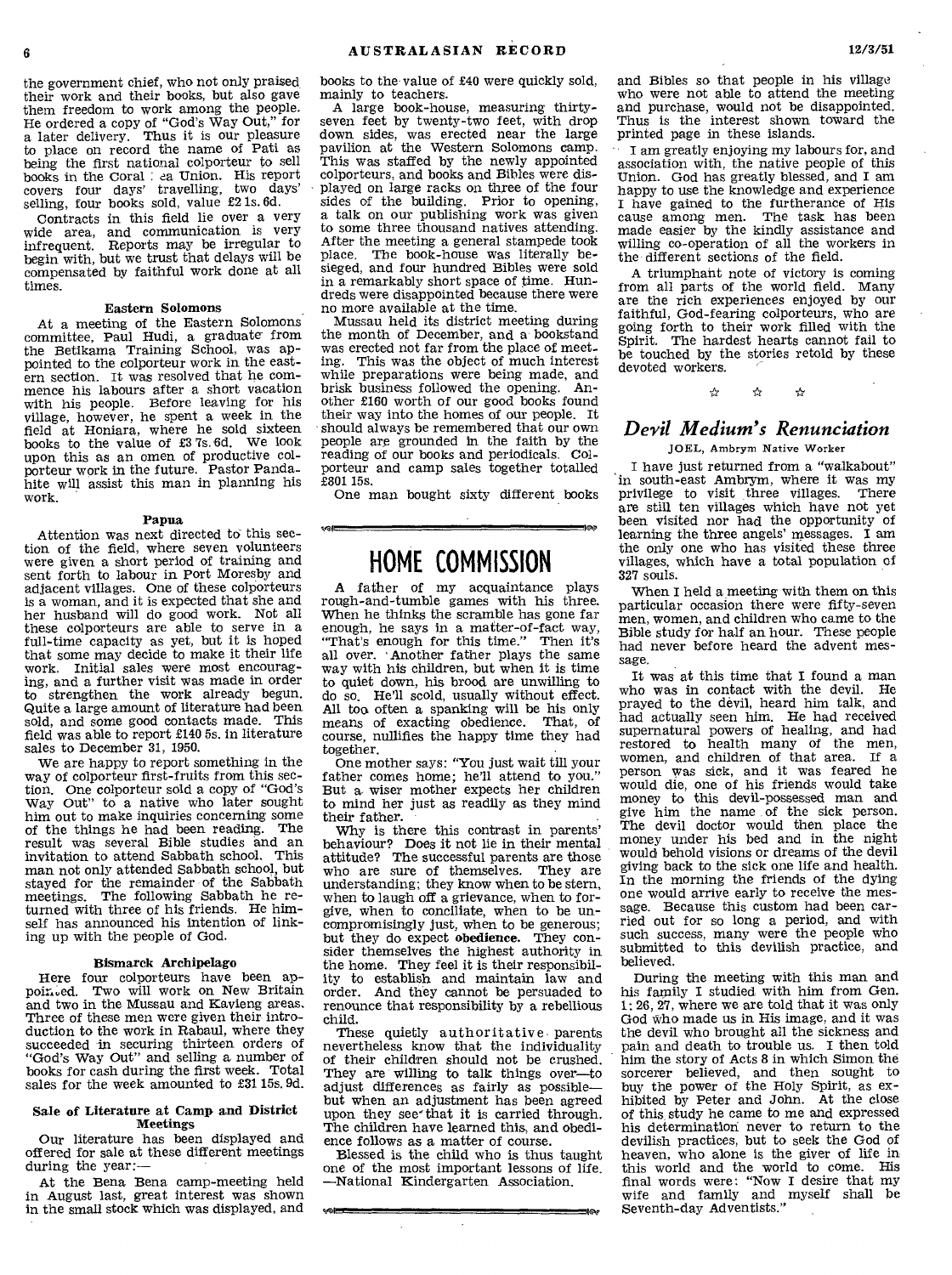$\mathsf{train}$ 

### AUSTRALASIAN RECORD

*Official Organ of the*  AUSTRALASIAN INTER-UNION CONFER-ENCE OF SEVENTH - DAY ADVENTISTS

Editor - - - - A. G. Stewart<br>Associate Editor - Mary M. Campbell Mary M. Campbell

Single Subscription, per year, post paid - *5/- Order* through your conference office, or send direct to the *Signs Publishing* Co., Warburton, Victoria.

All copy for the paper should be sent to The Editor, "Record," Fox Valley Road, Wah-roonga, N.S.W.

*Advertisements approved by the Editor will be inserted at a charge of 2/6 each.* 

Printed weekly for the Conference by the Signs Publishing Co., Warburton, Victoria

## *WEDDING BELLS*

RACE-DAWSON.—On January 29, as the summer sun shone brightly through the windows of the beautifully decorated college chapel at Avondale, Edgar Race and Enid Esme Dawson joined hands in marriage. Many friends were present and later at the wedding breakfast to wish the happy couple Heaven's blessing as they journey together to the city of God.

G. Burnside.

Isv

GROSSER-MULLER.—On January 1, 1951, in the Wollongong S.D.A. church, Marne. George Grosser and Coral Evelyn Muller, both of Millicent, South Australia, were united in marriage. A large number of relatives and friends gathered at the home of the bride's parents in Wollongong to wish the young couple Heaven's richest blessing, as they walk together through<br>life. Reuben E. Hare. Reuben E. Hare.

CAMERON-RABE. — On February 13, 1951, at 7.30 p.m. William George Cameron and Maureen Joyce Rabe, both of northern Tasmania, were united in the sacred bonds of matrimony in the neatly decorated Launceston church. A large circle of relatives and friends were present to wish these young people God's richest blessing as they set up their home in Mole Creek,<br>Tasmania. Claude D. Judd. Claude D. Judd.

POCOCK-FRENCH. — On Thursday, February 1, 1951, in the North Sydney church, Herbert John Pocock of Cooranbong and Ethel May French of Roseville, were united in marriage. A large assembly of friends and well-wishers attended the ceremony at the church, and at the reception that followed a hundred guests gathered together to rejoice with these popular young people. We wish Herbert and Ethel much of God's blessing and true happiness as they walk life's way together.

J. B. Conley.

GOLDSMITH-DARKO. — The Warburton church was well filled with friends and well-wishers, when Rhonda May Darko was married to Alvyn Nelson Goldsmith on Sunday, February 18. The bride is the eldest daughter of Mr. and Mrs. H. Neil Darko, whilst the bridegroom is the second son of Mr. and Mrs. Oliver Goldsmith. As they set up their home at Cooranbong, and Alvyn completes the ministerial course at the Australasian Missionary College, their many friends join in wishing them the Lord's richest blessing.

Llewellyn Jones.

THRIFT-ZANOTTI. - The Moonah church, Tasmania, was beautifully decorated on the evening of February 7, 1951, when Yvonne June, elder daughter of Mr. and Mrs. B. N. Zanotti came to the altar to exchange marriage vows with Alan George, eldest son of Mr. and Mrs. C. F. Thrift, of Carmel, West Australia. Both these young people are former students of the Australasian Missionary College, and have a very wide circle of friends. As the happy couple establish their home in Cooranbong, New South Wales, and devote their musical talents to teaching, we join their many friends in wishing them Heaven's choicest blessings.

H. W. Hollingsworth.



SIMPSON.—On Sabbath morning, December 30, 1950, Brother William Simpson was laid to rest in the Northern Suburbs (Sydney) cemetery. At the service at the funeral parlours Brother A. Carrick, elder of the North Sydney church, spoke appreciatively of our late brother's long and faithful service in that church. To his widow, sons, and daughter, we offer our sincere sympathy, and the comforting assurance of a glad reunion on the resurrec-<br>tion morn. A. E. Watts. A. E. Watts.

CARR.—It is with deep sorrow that we record the death of Brother John Carr of Abermain, N.S.W., whose life was cut short on February 14, as the result of a mining accident. Our late brother became a follower of the lowly Nazarene about six years ago. Services at the church and the graveside were conducted by Pastor R. B. Mitchell, and the writer. We extend our sympathy to his wife and four children and other sorrowing relatives, and pray that the Lord will give them hope and comfort in their sad loss.

A. E. Magnusson.

SHAW.—Mary Elizabeth Shaw passed to her rest on Thursday, January 25, 1951, aged eighty-nine years, at Cooranbong, New South Wales. Mrs. Shaw had been confined to her bed for a long time under the loving care of her devoted daughter, Mrs. *M.* E. Tank. The funeral services were conducted on Friday, January 26, 1951, by Pastor E. E. Rosendahl, assisted by the writer, in the Avondale village church and cemetery. Words of comfort were spoken at these services which helped to console the bereaved ones. To Mrs.  $\frac{1}{100}$ Shaw's two daughters and son we extend<br>our sincerest sympathy. R. A. Salton. our sincerest sympathy.

CONOLLY.—James M. Conolly, beloved husband of our Sister Conolly of Concord church, New South Wales, died suddenly at Homebush, N.S.W., on Monday, January 22, 1951, at the age of seventy-eight years. Besides Sister Conolly, there are three sons and seven daughters who will miss his kindly presence. Services were conducted by the writer at the funeral chapel at Burwood, and in the Rookwood cemetery, N.S.W. Our sympathies go out to Sister Conolly and her family in their hour of sorrow, and we pray that God will sustain and uphold them till life's journey is done, and Jesus comes for His redeemed.

R. A. Salton.

#### RETURN THANKS

Pastor and Mrs. W. N. Lock and family wish to thank the many brethren and sisters who have sent letters, telegrams, and cards expressing their very deep sympathy in the tragic loss of Maynard, Letty, and their two children, in the Mount Lamington disaster in New Guinea. We have appreciated more than words can express the deep love and sympathy shown in these messages of comfort. We find it impossible to reply personally to all who have sent messages, and would therefore ask that they accept our very sincere thanks, through this announcement.

WANTED URGENTLY, at any price, the book "A Solemn Appeal," by E. G, White. Reply to B. Hawke, Sydney Sanitarium, Wahroonga, N.S.W.

FULL BOARD offered young lady; share room, new home, Wahroonga area; few minutes from railway. Write to "Home" care "Record" Office, 148 Fox Valley Road, Wahroonga, N.S.W.

POSITION VACANT. — For refined young Adventist lady in business house, Pitt Street, Sydney. Some typing experience necessary. Good wages. Apply first instance, Editor, "Record" Office, 148 Fox Valley Road, Wahroonga, N.S.W.

WANTED.—Board for two children, aged two years and five years, for two or three months from April 1, 1951. The home must be within the metropolitan area, Apply "J.B.," care "Record" Office, 148 Fox Valley Road, Wahroonga, N.S.W.

WANTED.—To rent (or buy) small house close to schools at Cooranbong for family of three. Must be clean with plenty of water. Good references. Could inspect. Reasonable rent. Urgent. Reply to "Parents" care S.H.F. Company, 43 Elizabeth Street, Hobart, Tasmania.

WANTED HELP.—A good position for Adventist young lady in a home with two small children. No house laundry work; own bathroom, and radio provided. Treated as one of the family. Good wages. Inquiries: Mrs. Milston, 3 Neval Flats, 1 Longworth Ave., Point Piper, Sydney.

FOR SALE.—At Bickley, West Australia, modern fully furnished asbestos cottage for immediate vacant possession, comprising two bedrooms, lounge, large kitchen, dinette, back and front verandas, bathroom, shed, fowl run, well-assorted fruit trees. Block comprises half acre. Close bus, school, college, shop, post office. Apply K. H. Adair, Nairn Road, Bickley, W.A.

t i*sv*  QUEENSLAND CONFERENCE SESSION

The forty-seventh session and campmeeting of the Queensland Conference of Seventh-day Adventists is planned to convene at our camp ground, Zillmere Road, Zillmere, Brisbane, from March 20 to 31, 1951, when the conference annual report and balance sheet will be presented. Under the present constitution all church members in good and regular standing are delegates to this *session,* and their attendance will be much appreciated.

W. W. PETRIE, Secretary.

6-V